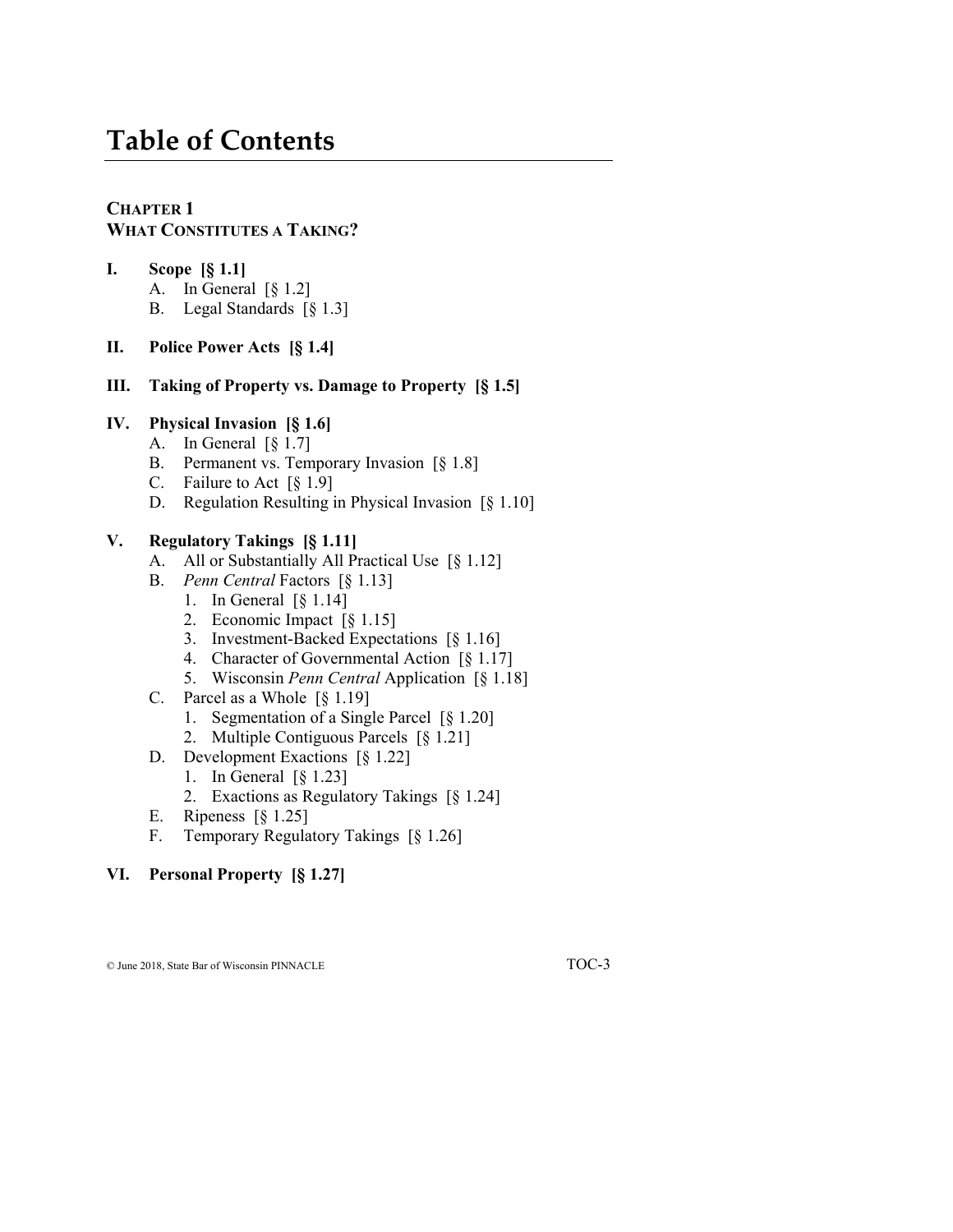#### **CHAPTER 2 CONDEMNATION AFTER** *KELO***: PUBLIC PURPOSE AND NECESSITY**

# **I. Introduction [§ 2.1]**

# **II. Public Purpose [§ 2.2]**

- A. Historical Development of the Law [§ 2.3]
- B. *Kelo v. City of New London* [§ 2.4]
- C. Legislative Response to *Kelo* [§ 2.5]

# **III. Public Use Law in Wisconsin [§ 2.6]**

- A. Statutes [§ 2.7]
- B. Case Law [§ 2.8]

# **IV. Wisconsin's Response to** *Kelo* **[§ 2.9]**

- A. Wisconsin's Revised Statute [§ 2.10]
- B. Case Studies: Post-*Kelo* Developments in Wisconsin [§ 2.11]
	- 1. Madison: Todd Drive [§ 2.12]
	- 2. Oak Creek: Earl Giefer [§ 2.13]
	- 3. Whistling Straits [§ 2.14]
	- 4. Greenfield Crossing [§ 2.15]

# **V. Necessity [§ 2.16]**

- A. In General [§ 2.17]
- B. How Necessity Is Determined [§ 2.18]
- C. Case Law on Necessity [§ 2.19]

# **VI. Conclusion [§ 2.20]**

# **CHAPTER 3 THE CONDEMNATION PROCESS**

- **I. Scope [§ 3.1]**
- **II. Condemnation for Sewers and Transportation Facilities (Wis. Stat. § 32.05) [§ 3.2]**
	- A. Application [§ 3.3]
	- B. Relocation Order [§ 3.4]
	- C. Appraisal [§ 3.5]
	- D. Negotiation [§ 3.6]

TOC-4 © June 2018, State Bar of Wisconsin PINNACLE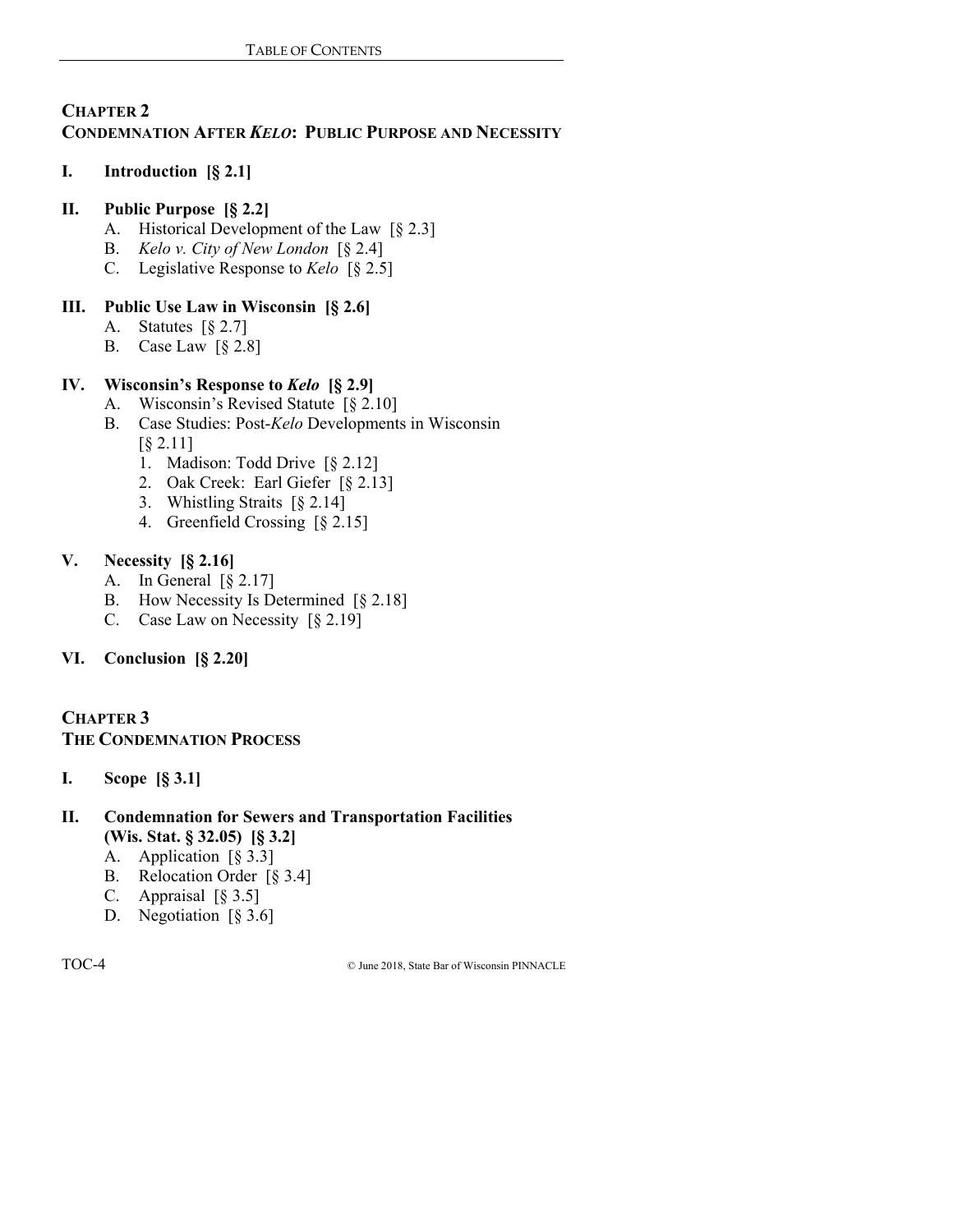- E. Jurisdictional Offer to Purchase [§ 3.7]
- F. Uneconomic Remnant [§ 3.8]
- G. How Notice of Jurisdictional Offer Is Given [§ 3.9]
- H. Court Action to Contest Right of Condemnation [§ 3.10]
- I. Acceptance of Jurisdictional Offer [§ 3.11]
- J. Award of Compensation [§ 3.12]
- K. Occupancy, Writ of Assistance, Waste [§ 3.13]
- L. Appeal from Award by Owner or Other Party-in-Interest  $\lceil \S 3.14 \rceil$
- M. The Condemnation Commission's Award [§ 3.15]
- N. Appeal from the Commission's Award to the Circuit Court [§ 3.16]
- O. Waiver of Hearing to Commission; Appeal to Circuit Court and Jury [§ 3.17]

#### **III. Condemnation Procedures in Other Than Transportation Matters [§ 3.18]**

- A. Scope [§ 3.19]
- B. Appraisal [§ 3.20]
- C. Agreed Price [§ 3.21]
- D. Making Jurisdictional Offer [§ 3.22]
- E. Court Action to Contest Right of Condemnation [§ 3.23]
- F. Acceptance of Jurisdictional Offer [§ 3.24]
- G. Petition for Condemnation Proceedings [§ 3.25]
- H. Commission Hearing [§ 3.26]
- I. Abandonment of Proceedings; or Payment of Award [§ 3.27]
- J. Appeal to Circuit Court [§ 3.28]
- K. Withdrawal of Compensation Paid into Court; Bond [§ 3.29]

#### **CHAPTER 4 RULES GOVERNING JUST COMPENSATION**

**I. Scope [§ 4.1]**

#### **II. Date of Evaluation [§ 4.2]**

- A. In General  $\lceil \S 4.3 \rceil$
- B. Appraisals [§ 4.4]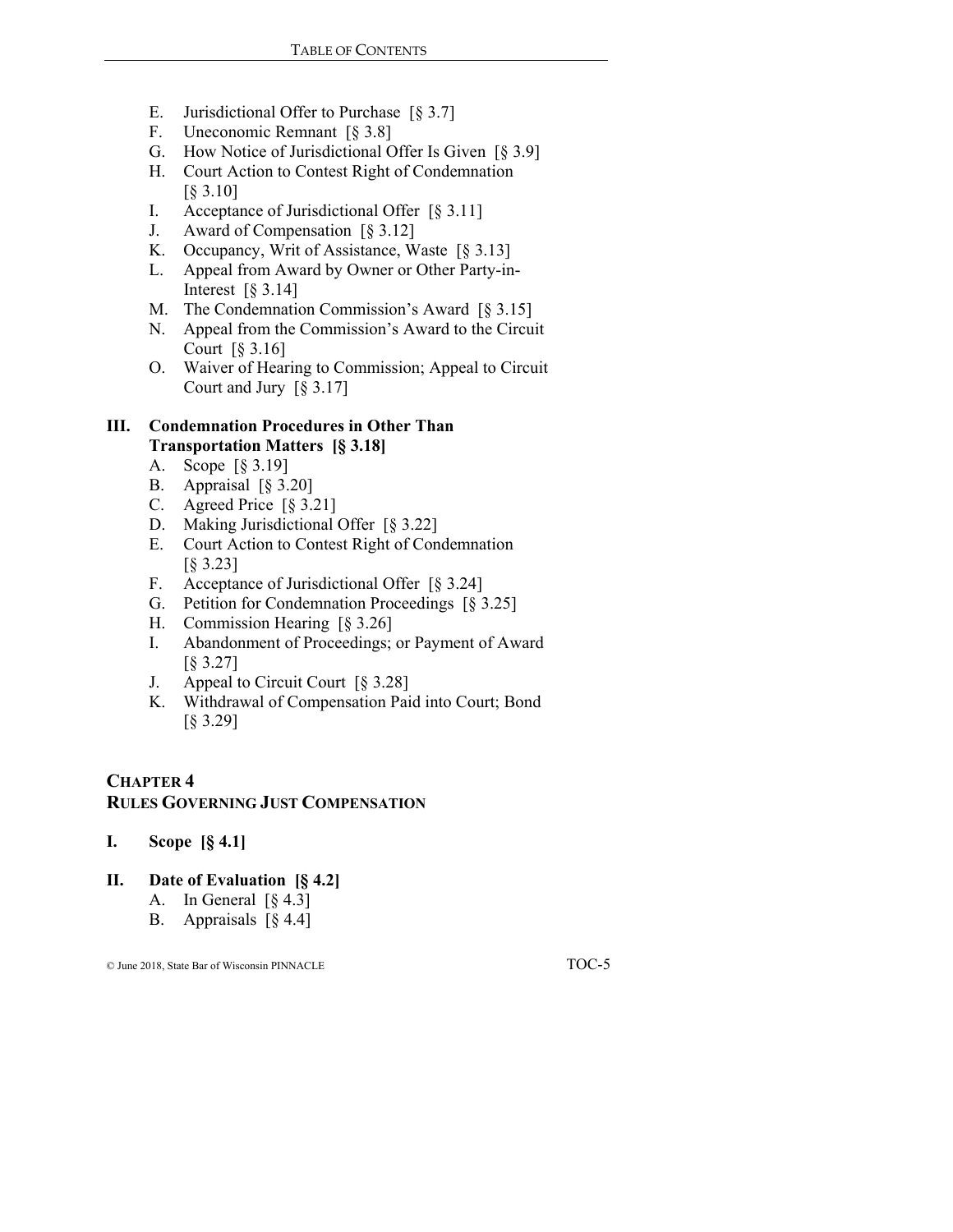### **III. Determining Just Compensation [§ 4.5]**

- A. Total Takings [§ 4.6]
- B. Partial Takings [§ 4.7]

#### **IV. Appraisal Methods [§ 4.8]**

- A. In General [§ 4.9]
- B. Comparable Sales [§ 4.10]
	- 1. In General [§ 4.11]
	- 2. Reasonable Time [§ 4.12]
	- 3. Sufficiently Similar [§ 4.13]
	- 4. Sales to the Condemning Authority [§ 4.14]
	- 5. Offers to Purchase [§ 4.15]
	- 6. Prior Sale of Same Property [§ 4.16]
- C. Income Method [§ 4.17]
- D. Cost Method [§ 4.18]

# **V. Valuation Factors [§ 4.19]**

- A. Most Advantageous Use [§ 4.20]
	- 1. In General [§ 4.21]
	- 2. Assemblage [§ 4.22]
	- 3. Zoning Restrictions [§ 4.23]
- B. Project-Influence Rule [§ 4.24]
	- 1. In General [§ 4.25]
	- 2. Scope of the Project [§ 4.26]
	- 3. Admissibility of "Influenced Sales" [§ 4.27]
- C. Special Benefits [§ 4.28]
	- 1. In General [§ 4.29]
	- 2. Burden of Proof [§ 4.30]
	- 3. Relationship to Other Proceedings [§ 4.31]
- D. The Unit Rule [§ 4.32]

#### **VI. Severance Damages [§ 4.33]**

- A. In General [§ 4.34]
- B. Before and After Method [§ 4.35]
- C. Other Items of Loss or Damage [§ 4.36]
	- 1. In General [§ 4.37]
	- 2. Improvements and Fixtures [§ 4.38]
	- 3. Access Rights [§ 4.39]
	- 4. Air Rights [§ 4.40]
	- 5. Legal Nonconforming Use [§ 4.41]
	- 6. Increased Risk of Damage [§ 4.42]
	- 7. Change in Grade [§ 4.43]
	- 8. Cost of Fencing [§ 4.44]

TOC-6 © June 2018, State Bar of Wisconsin PINNACLE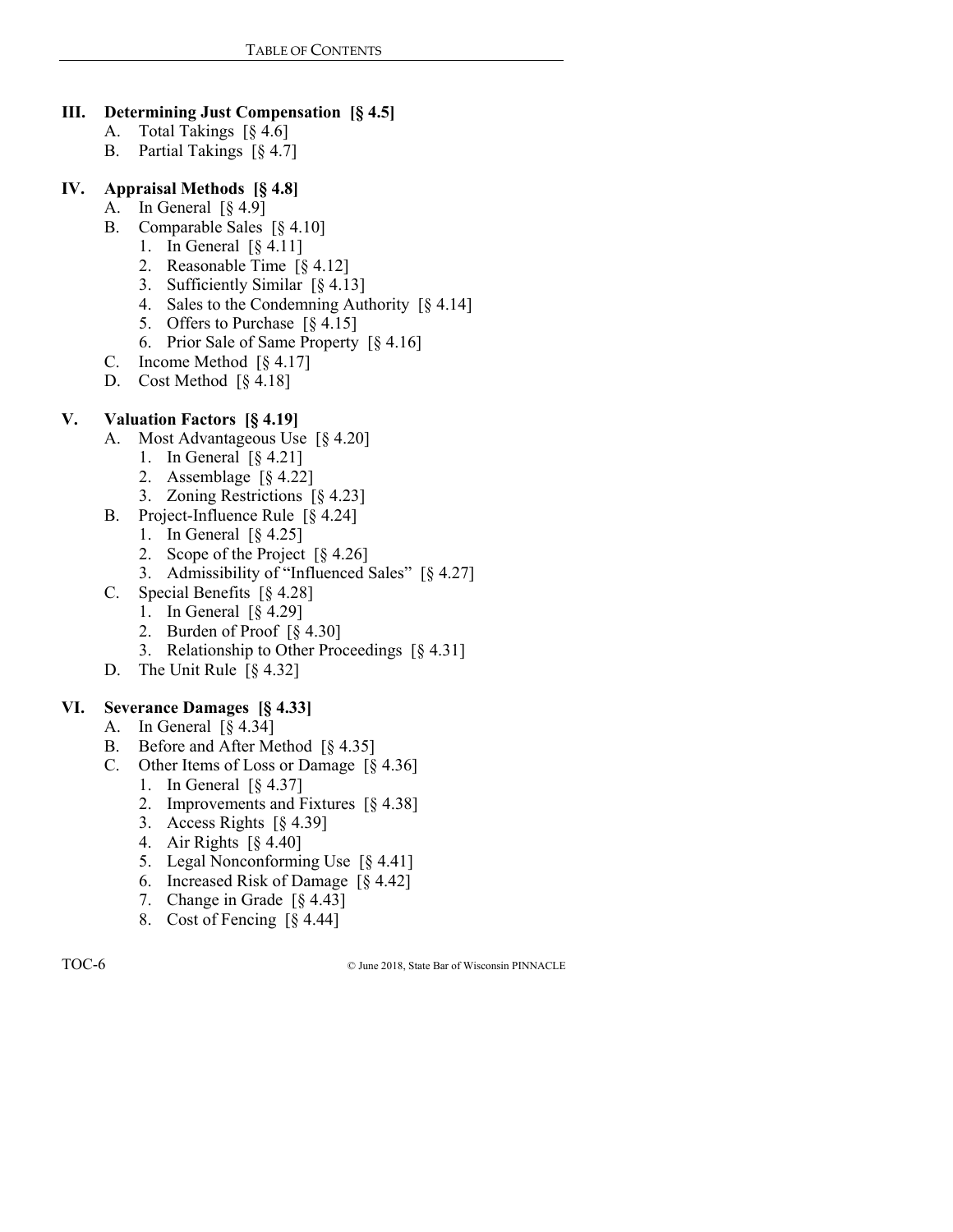- D. Admissibility of Severance Damage Evidence [§ 4.45]
- E. Calculating Severance Damages [§ 4.46]

### **VII. Taking of an Easement [§ 4.47]**

**VIII. Proof [§ 4.48]**

**IX. Conclusion [§ 4.49]**

**CHAPTER 5 CONDEMNATION: DISPLACEMENT, RELOCATION, AND REPLACEMENT**

#### **I. Introduction [§ 5.1]**

- A. Scope of Chapter [§ 5.2]
- B. Definitions [§ 5.3]
	- 1. In General [§ 5.4]
	- 2. Business [§ 5.5]
	- 3. Comparable Dwelling [§ 5.6]
	- 4. Comparable Replacement Business [§ 5.7]
	- 5. Comparable Replacement Farm Operation [§ 5.8]
	- 6. Displaced Person [§ 5.9]
	- 7. Farm Operation [§ 5.10]
	- 8. Owner Displaced Person [§ 5.11]
	- 9. Person [§ 5.12]
	- 10. Reasonable Project Costs [§ 5.13]
	- 11. Tenant Displaced Person [§ 5.14]

# **II. Informational Pamphlets [§ 5.15]**

#### **III. Relocation Payments [§ 5.16]**

- A. Separate from Just Compensation [§ 5.17]
- B. Process for Claiming Relocation Payments [§ 5.18]
	- 1. Filing the Claim with the Displacing Agency [§ 5.19]
	- 2. Waiver of Relocation Benefits [§ 5.20]
	- 3. Action in Circuit Court [§ 5.21]
	- 4. Review by the Department of Administration [§ 5.22]
- C. Actual Moving Expenses [§ 5.23]
- D. Ineligible Moving Expenses [§ 5.24]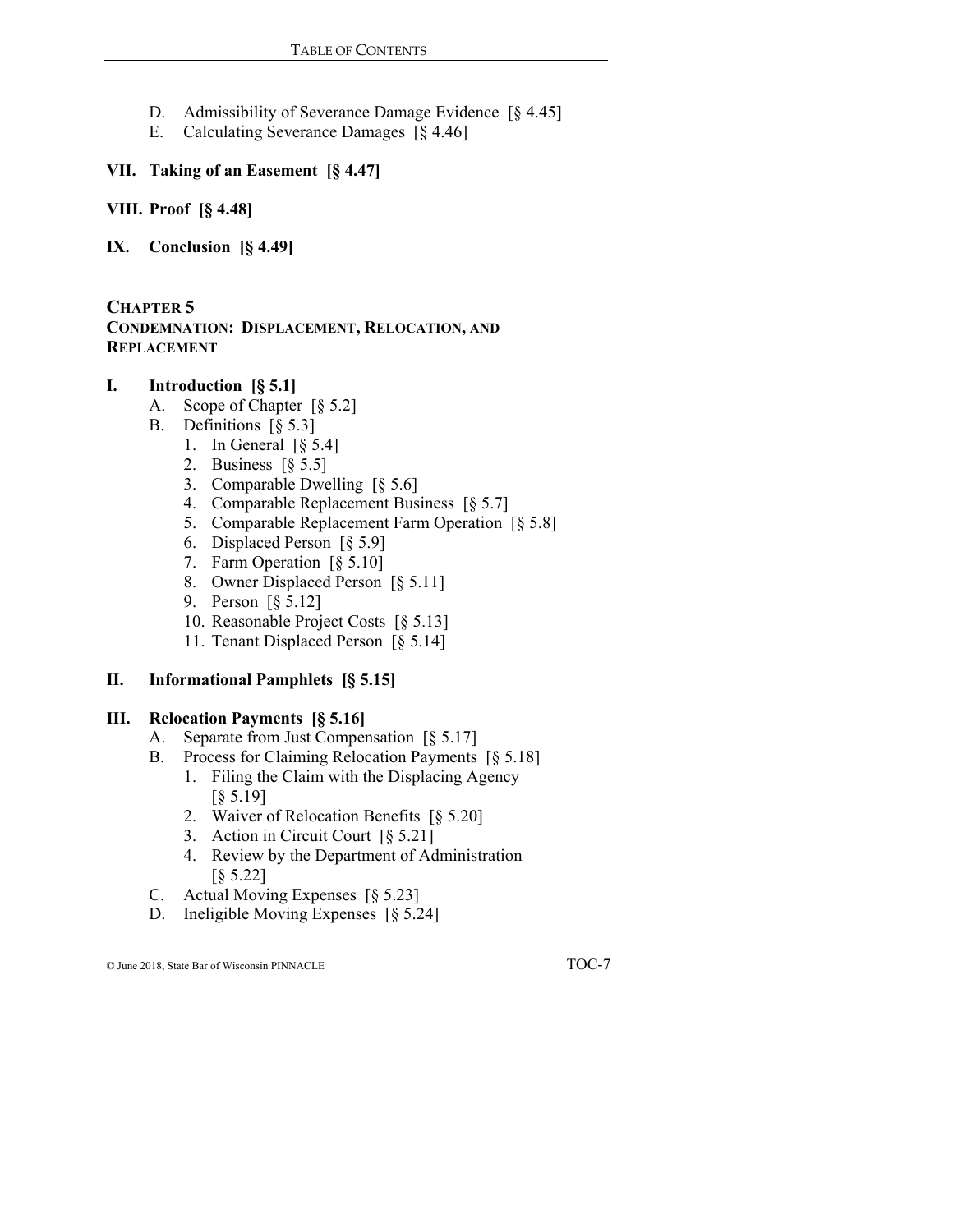- E. Optional Fixed Payments for Moving Expenses— Dwelling  $\lceil 8 \rceil$  5.25]
- F. Optional Fixed Payments for Moving Expenses— Business  $\lceil \S 5.26 \rceil$

# **IV. Replacement Housing [§ 5.27]**

- A. In General [§ 5.28]
- B. Replacement Housing Payment [§ 5.29]
- C. Occupancy for Less Than 90 Days [§ 5.30]
- D. Payment to Tenant [§ 5.31]

# **V. Business or Farm Replacement Payment [§ 5.32]**

- A. In General [§ 5.33]
- B. Case Law on Business Replacement [§ 5.34]

#### **CHAPTER 6 CONDEMNATION—FEES AND COSTS**

# **I. Introduction [§ 6.1]**

- A. In General  $\lceil \S 6.2 \rceil$
- B. Purpose  $\lceil \xi \ 6.3 \rceil$
- C. Statutory Definition of Litigation Expenses [§ 6.4]

#### **II. Statutory Categories Justifying an Award of Costs [§ 6.5]**

- A. Costs Under Wis. Stat. ch. 814 [§ 6.6]
- B. Litigation Expenses in Lieu of Costs Under Wis. Stat. ch. 814 [§ 6.7]
	- 1. In General  $\lceil \S 6.8 \rceil$
	- 2. Abandonment [§ 6.9]
	- 3. No Right or Necessity [§ 6.10]
	- 4. Inverse Condemnation [§ 6.11]
	- 5. Award of the Condemnation Commission [§ 6.12]
	- 6. Condemnee Appeal from Condemnation Commission [§ 6.13]
	- 7. Condemnor Appeal from Condemnation Commission  $\lceil \S 6.14 \rceil$
	- 8. Condemnee Direct Appeal to Circuit Court [§ 6.15]
	- 9. Condemnee Appeal from Agreed Price or Negotiated Conveyance [§ 6.16]

TOC-8 © June 2018, State Bar of Wisconsin PINNACLE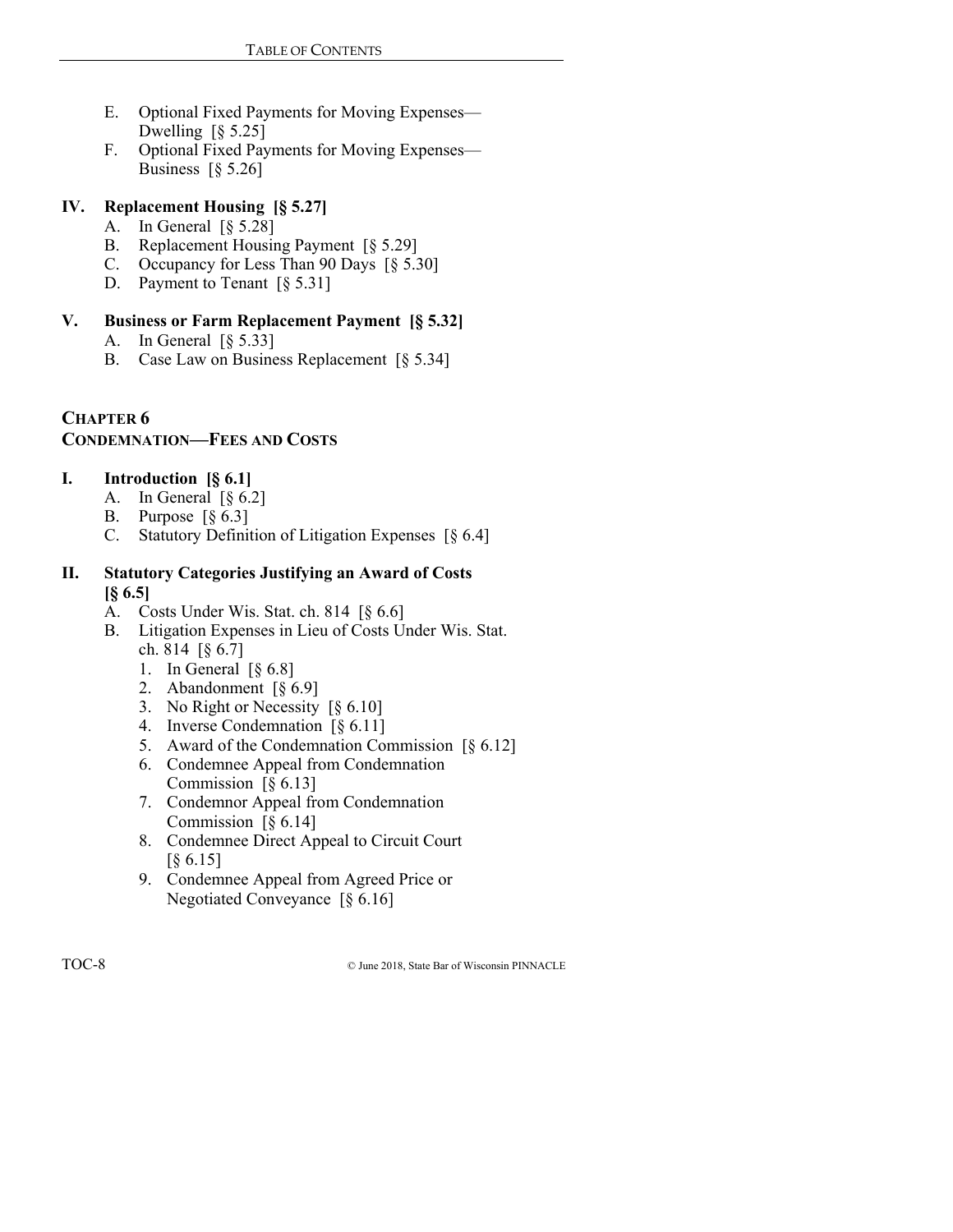#### **III. What Fees Are Recoverable [§ 6.17]**

- A. Fees Before Jurisdictional Offer [§ 6.18]
- B. Hearing on Litigation Expenses [§ 6.19]
- C. Reasonableness and Burden of Proof [§ 6.20]
- D. Contingent-Fee Agreements [§ 6.21]
- E. Choice of Attorney [§ 6.22]
- F. Attorney as Owner [§ 6.23]
- G. Substitution of Counsel [§ 6.24]
- H. Appraiser's Fees [§ 6.25]

# **CHAPTER 7 INVERSE CONDEMNATION**

#### **I. Scope [§ 7.1]**

- A. In General [§ 7.2]
- B. Types of Takings [§ 7.3]
- C. Temporary Takings [§ 7.4]
- D. Statute of Limitation [§ 7.5]

#### **II. Notice-of-Claim Process [§ 7.6]**

- A. In General [§ 7.7]
- B. Notice-of-Claim Process Inapplicable [§ 7.8]
- C. Two-Step Process [§ 7.9]
- D. Effect on Statute of Limitation [§ 7.10]

#### **III. Commencing an Action [§ 7.11]**

- A. In General [§ 7.12]
- B. Suing the State [§ 7.13]
- C. Owner [§ 7.14]
- D. Service [§ 7.15]

#### **IV. Determinations [§ 7.16]**

- A. In General  $\lceil \frac{6}{5} \rceil$  7.17]
- B. The Date of Taking or Valuation [§ 7.18]

#### **V. Fees and Costs [§ 7.19]**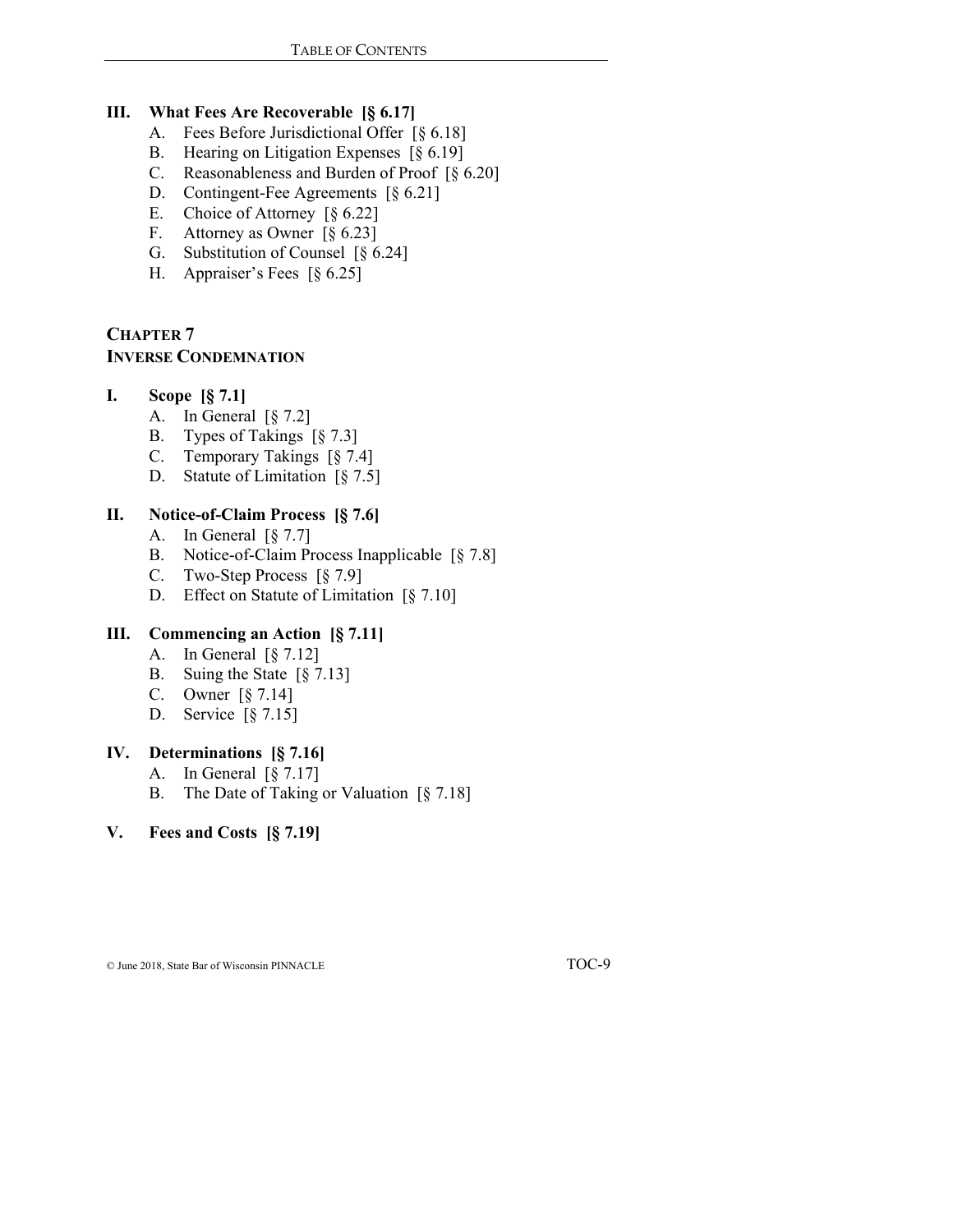# **CHAPTER 8 THE TRIAL OF AN EMINENT DOMAIN CASE: STRATEGIC AND TACTICAL ISSUES**

**I. Overview [§ 8.1]**

# **II. Appraisal of Property Values [§ 8.2]**

- A. In General [§ 8.3]
- B. Selection of the Appraiser [§ 8.4]
- C. The Appraisal Report  $\lbrack \S$  8.5]

# **III. Pretrial Depositions [§ 8.6]**

- A. Pretrial Deposition of the Appraiser [§ 8.7]
- B. The Landowner Deposition [§ 8.8]
- C. Depositions of Other Witnesses [§ 8.9]

# **IV. Pretrial Motions [§ 8.10]**

# **V. Admissibility of Expert Testimony [§ 8.11]**

# **VI. The Trial [§ 8.12]**

- A. In General [§ 8.13]
- B. Voir Dire [§ 8.14]
- C. Opening Statement [§ 8.15]
- D. Special Verdict and Jury Instructions [§ 8.16]
- E. Closing Argument [§ 8.17]

# **CHAPTER 9**

# **TENANT AND LEASEHOLD RIGHTS IN CONDEMNATION**

# **I. Introduction [§ 9.1]**

# **II. Leasehold Interests Entitled to Compensation [§ 9.2]**

- A. In General [§ 9.3]
- B. Effect of a Taking on Leasehold Interests [§ 9.4]

# **III. Condemnation of Leasehold Interests [§ 9.5]**

- A. Tenant Rights [§ 9.6]
- B. Effect on Related Actions [§ 9.7]

# **IV. Personal Property [§ 9.8]**

TOC-10 © June 2018, State Bar of Wisconsin PINNACLE